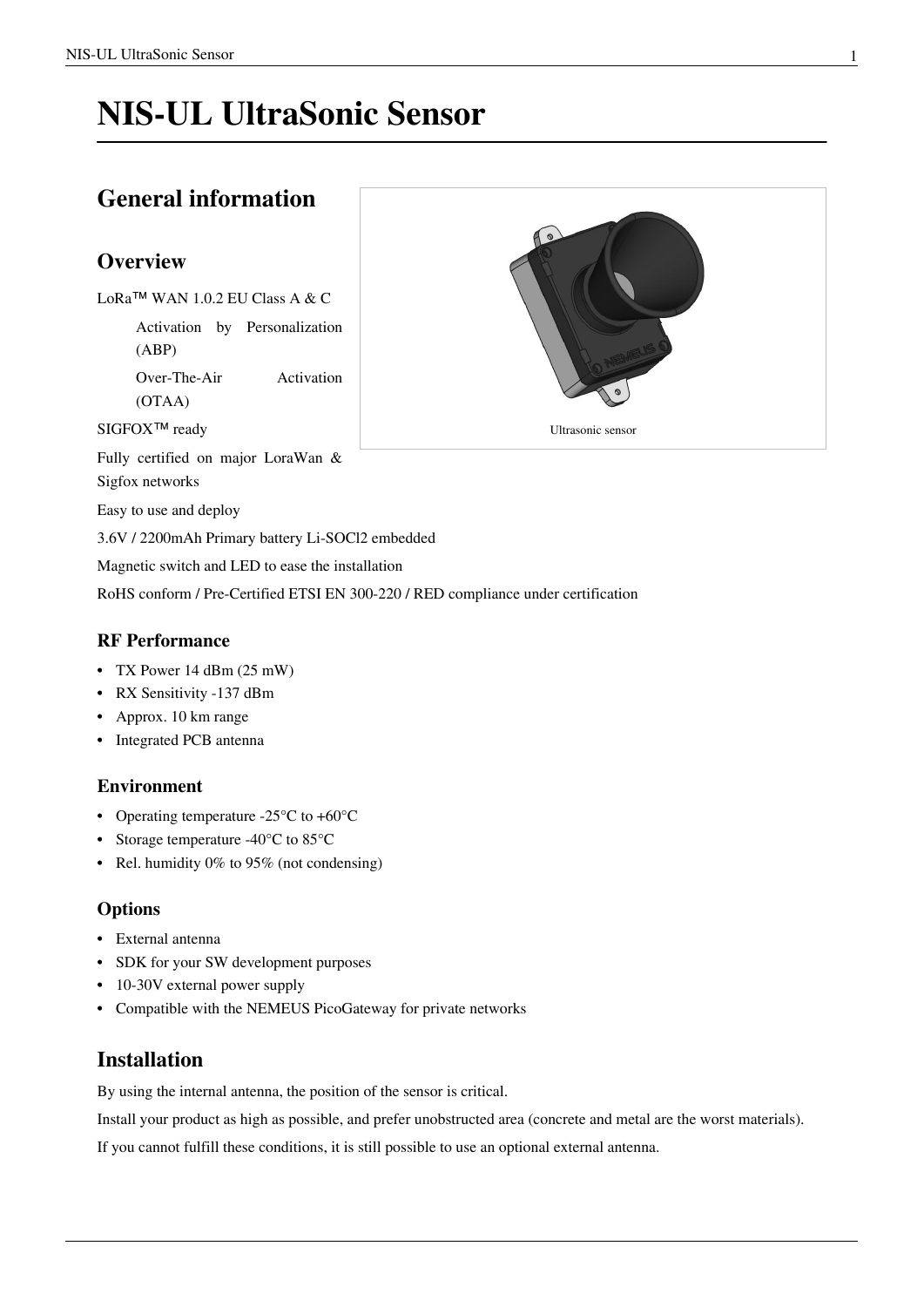# **Mechanics**

- Dimensions 60 x 95 x 85mm (109mm including fixing brackets)
- 96mm spacing between brackets
- IP 65
- Solid ABS & PC material

# **WARNING**

This sensor is not designed for critical purposes. It should never be used in an application where a malfunction of the device could cause personal injury. Due to ultrasonic physics, we can not guarantee 100% reliability at close distances.

## **Ultrasonic sensor properties**

Default configuration allows target detection until 6 meters.

Objects from 0cm to 20cm range are reported as 20cm.

The acoustic detection pattern has an angle of 7°. The geometry of the detection pattern depends mainly on the size, orientation, and acoustic properties of the target, but also on the atmospheric pressure, temperature and humidity.

Each sensor is factory calibrated to unify results between sensors.

## **Magnetic Switch Protocol description**

## **Generic Magnetic Switch Protocol description**

Nemeus sensors embed a magnetic switch and a green LED to implement a simple man to machine interface.

The LED blinks every second while the magnet is present.

If the magnet is present during 20 seconds, it triggers an hardware reset.

The 20 seconds range has been cut in 10 timeslots of 2 seconds, the actions performed for each timeslot (TSX) are the following:

- 0s  $\leq$  TS1  $\leq$  2s: read current state, number of led blinks indicates the following states:
	- 1 blink: standby mode
	- 2 blinks: joint with LoRaWAN network only (Sigfox is disabled)
	- 3 blinks: Sigfox enabled only (no LoRaWAN)
	- 4 blinks: joint with LoRaWAN network and Sigfox is enabled
	- 6 blinks: joining LoRaWAN network (no Sigfox)
	- 8 blinks: joining LoRaWAN network and Sigfox is enabled
	- 9 blinks: measures are ongoing but transmission is forbidden
- 2s  $\leq$  TS2  $\leq$  4s: switch to normal mode (if not already in normal mode) or force one measure and one Tx (if already in normal mode)
- $\cdot$  4s  $\leq$  TS3  $\leq$  6s: switch to standby mode, it is the default mode when the device is stored and not yet activated
- $\bullet$  6s  $\leq$  TS4  $\lt$  8s: perform a warm reset, the device resets and goes back to its previous mode
- 8s <= TS5 < 10s: forbid transmission, the device still performs measures but never transmit them
- $\cdot$  10s  $\le$  TS6  $\le$  12s: switch to test mode, the device suspends the measures and forbid transmission, then it switches to continuous Rx on a specific channel and wait for test mode commands, if nothing is received after 60 seconds then it goes back to its previous mode. During test mode the led blinks and the magnetic switch is disabled.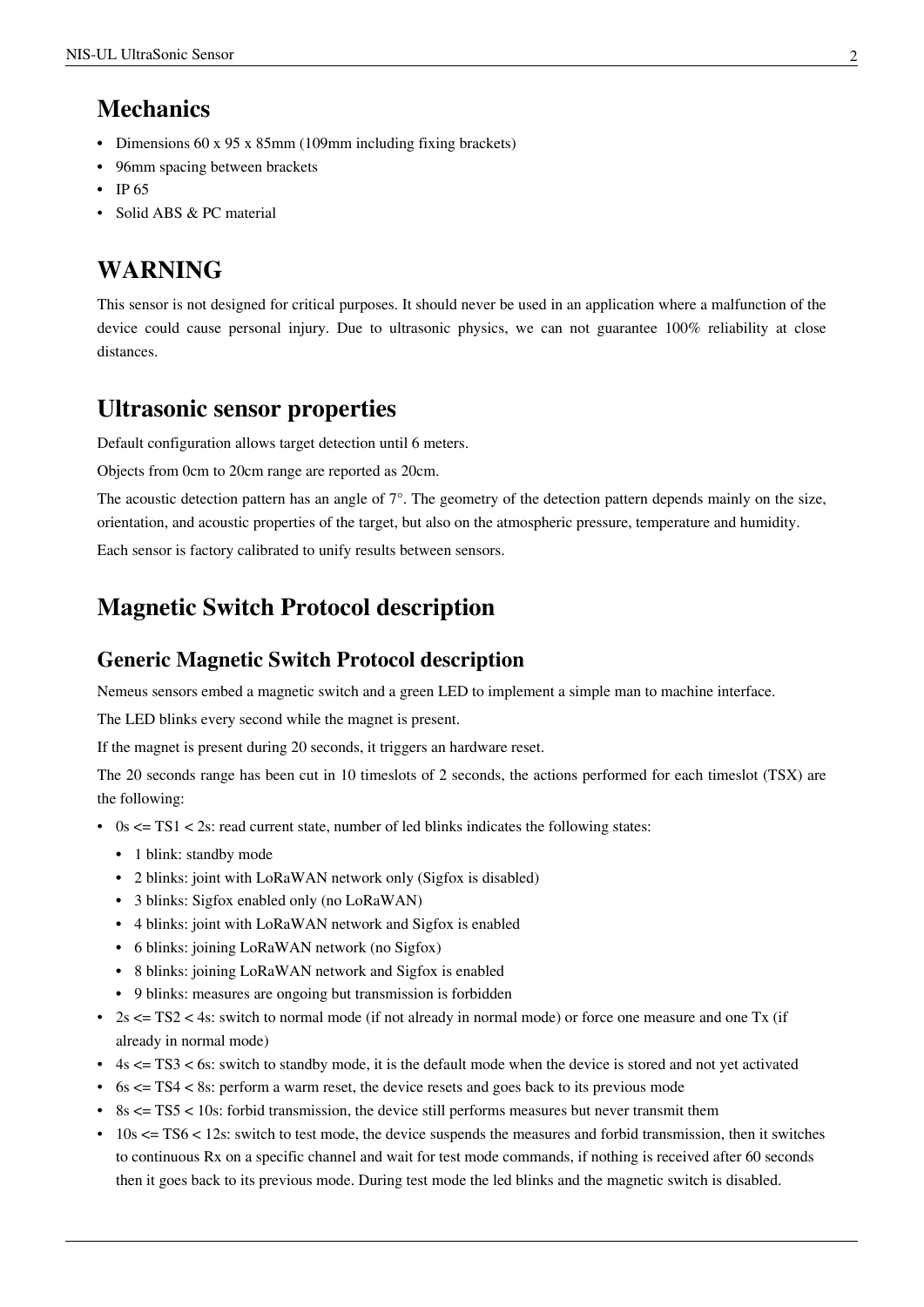- $12s \leq TST < 14s$ : no action
- $\cdot$  14s  $\leq$  TS8  $\leq$  16s; no action
- $\cdot$  16s  $\leq$  TS9  $\leq$  18s: no action
- $18s \leq TST0 \leq 20s$ : no action
- 20s  $\leq$  TSHw: hardware reset

When the magnet is removed, the LED blinks fast X times, X identifies the timeslot (1 to 10).

#### **Standby mode**

It is the default mode set in factory, the device does nothing and consumes few µA (consumption depends on the sensor type).

### **Normal mode**

The first time the device switches to normal mode, it performs the join procedure with the LoRaWAN network.

Then it performs a first measure and transmits it to the network whatever the number of measures required to trigger a transmission.

Finally it performs measures according to the configured period and transmits them according to configured number of measures required to trigger a transmission.

## **Forbid transmission mode**

In this mode the device performs measures according to the configured period but never transmits them to the LoRaWAN network. This mode is mainly used in R&D phase to tune the measure algorithm, it shouldn't be used when the device is deployed.

## **Test mode**

This mode is used to modify the device configuration over the air using a Nemeus tool, this tool must be in the vicinity of the device. A security key is used to authenticate the Nemeus tool and the device.

## **Warm reset**

The warm reset restarts the device and put it in its previous state. For example, if the device was joining the network, it restarts its join procedure. If it was already joint and performing periodic measures then it transmits the first measure and restarts the periodic measures.

## **Radio frames description**

## **Generic Application Protocol description**

## **Nemeus uplink protocol**

Nemeus uplink protocol is used to send sensor data to application server. The payload contains the following fields:

• <mask>: At least 1 byte containing a bit field identifying the fields included in the frame. The meaning of the mask is specific to the couple device/port. Thus, the application server knows the mask meaning according to the data profile linked to the couple device/port. The most significant bit of the <mask> is used to extend the mask on the next byte: 1 means not extended (mask is on 7 bits) and 0 means extended (mask is on 14 bits). When extended, the following byte can also be extended according to its most significant bit. When the  $\langle$ mask> field is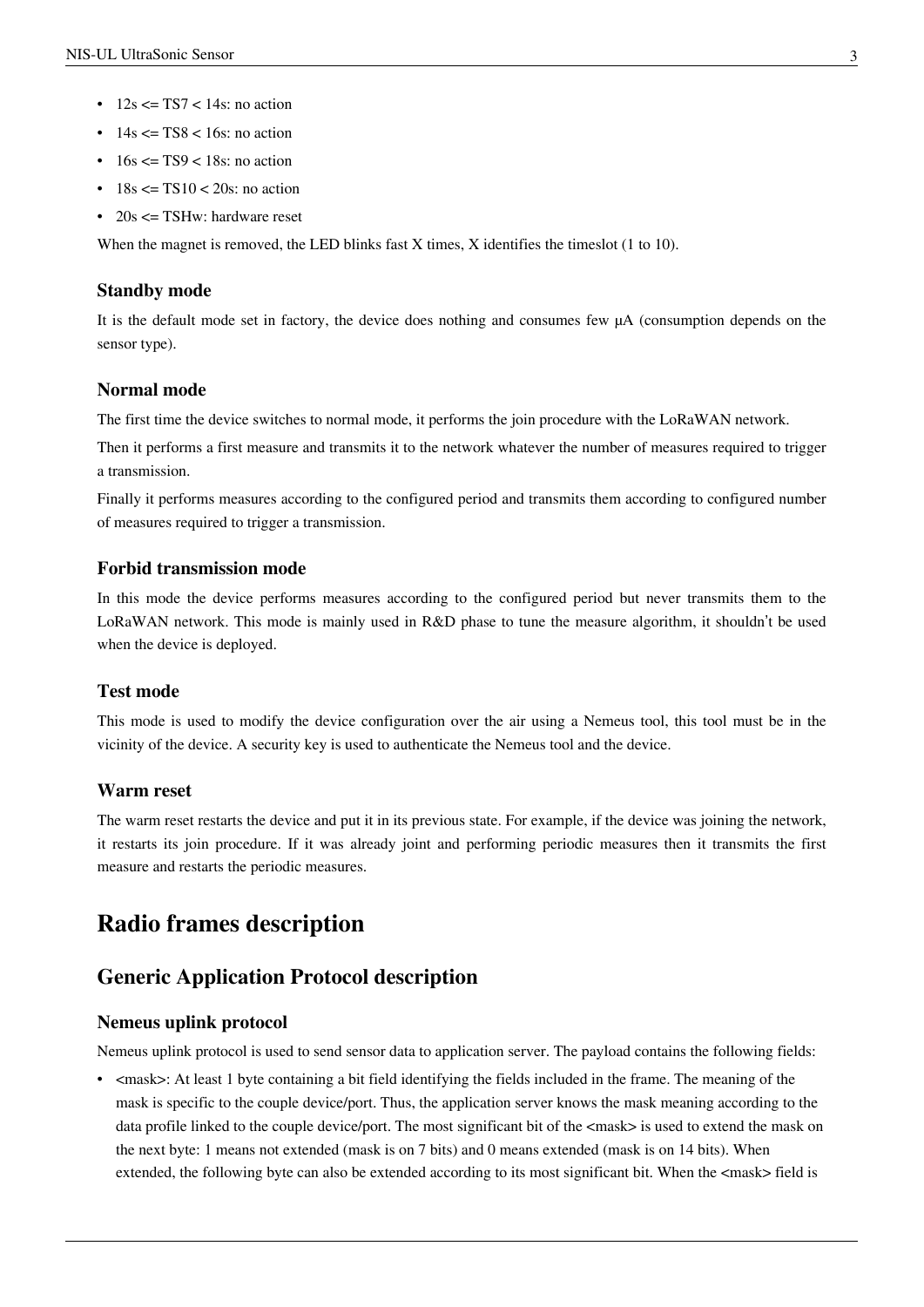on several bytes, it is encoded in little endian (LSB first). For example, a  $\langle$  mask> coded on 2 bytes like "00100001 11001100" will be on 14 bits: "10011000100001". Each bit indicates the presence/absence of a field. When a field is present, it appears in the frame according to the bit position (beginning with the least significant bit).

- <field1>: first data field identified by the data profile linked to the couple device/port.
- …
- <fieldN>: last data field identified by the data profile linked to the couple device/port.

### **Nemeus downlink protocol**

Nemeus downlink protocol is used to exchange commands between application servers (located in network infra or in configuration PC) and sensor embedded applications.

Application port is used to address an application (application ports are bound with LoRaWAN ports). Thus, the protocol consists in a binary payload exchanged on a port. The payload contains the following fields:

- <cmd>: 1 byte identifying an applicative command/response.
- <mask>: At least 1 byte containing a bit field identifying the fields included in the frame. See uplink protocol above for description.
- <field1>: first data field identified by the data profile linked to the couple device/port.
- …
- <fieldN>: last data field identified by the data profile linked to the couple device/port.

Most significant bit of  $\ll$ cmd> field specifies if response is expected by the server or not (commands of type "set" doesn't require any answer, especially when radio interface is used).

 $\ll$ cmd $>$  values are defined for each application port (e.g.  $\ll$ cmd $>$  value 0x01 has a different meaning on port 1 than on port 2).

A response reuse the same <cmd> as the received command, except the most significant bit which is forced to 0 (because a response doesn't expect any response). The response <mask> indicates which fields of the command have been actually processed.

When a parameter type size is more than one byte, it is encoded in little endian (LSB first).

Downlink command may be received either from network application server or from PC configuration tool through AT command.

The generic application AT command is used:

AT+GA=DIND,<port>,<hexpayload>.

## **Uplink data Frame format**

**Note :** Frame format of sensors delivered before 1st of November 2017 can be found [here](http://wiki.nemeus.fr/index.php?title=NIS-UL_UltraSonic_Sensor_-_Frame_Format_v0.x)

The uplink payload contains multiple fields:

<mask>: bit field on 1 byte indicating the presence of other fields. Bit 7 is always to 1 because the mask is never extended on next byte.

bit  $0$  : indicates the presence of  $\langle$ nb\_meas> field.

bit 1 : indicates the presence of <usonic\_dist> field.

bit 2 : indicates the presence of <voltage> field.

bit 3 : indicates the presence of <internal\_temp> field.

bit 4 : is reserved.

bit 5 : indicates the presence of <cause> field.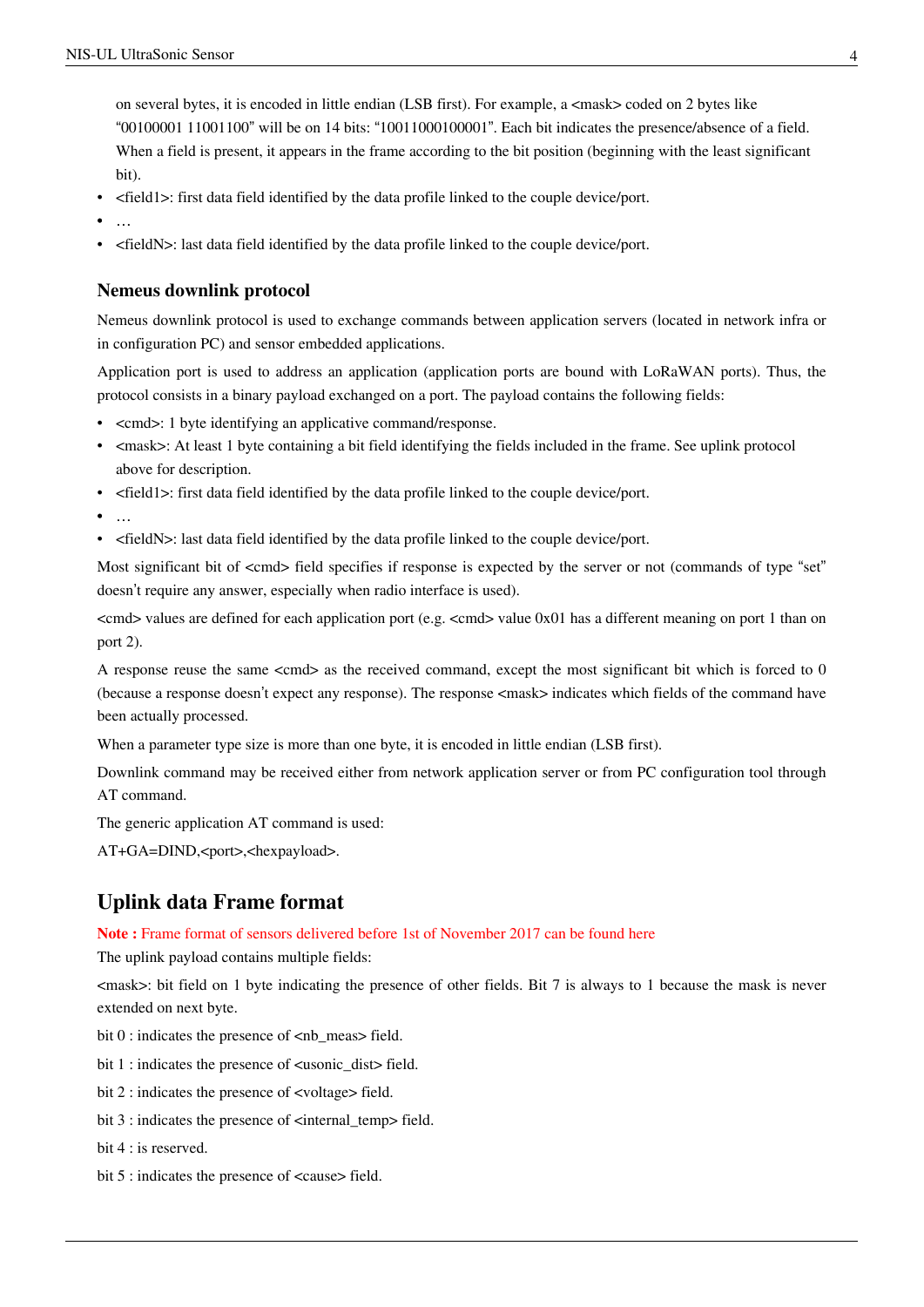#### bit  $6$  : is reserved.

When bit 0 is not set, it means that other fields are present only once (nb meas = 1).

if  $(mask.bit0 == 1)$ :

<nb\_meas>: 1 byte containing the number of measurements which follows.

if  $(mask.bit1 == 1)$ :

<usonic\_dist>: 2\*<nb\_meas> bytes containing the distances measured by the ultrasonic sensor in centimeters (1 to 300 cm in big endian).

#### if  $(mask.bit2 == 1)$ :

 <voltage>: 2\*<nb\_meas> bytes containing the voltage values measured by the sensor in millivolts. Each voltage value is an unsigned integer on 16 bits in big endian.

#### if  $(mask.bit3 == 1)$

 <internal\_temp>: 1\*<nb\_meas> bytes containing the internal temperature values (using MCU internal sensor). Each temperature value is a signed integer on 8 bits in big endian in °C [-128..+127].

#### if  $(mask.bit5 == 1)$ :

 <cause>: 1 byte containing the cause of the uplink frame. It is a bit field: Bit 0 indicates a periodic measure Bit 1 indicates the high threshold exceeding (usonic\_dist > high threshold) Bit 2 indicates the high hysteresis exceeding (usonic\_dist < high threshold - high hysteresis) Bit 3 indicates the low threshold exceeding (usonic\_dist < low threshold) Bit 4 indicates the low hysteresis exceeding (usonic\_dist > low threshold + low hysteresis) Bit 5 indicates the measure has been forced manually (with magnetic switch) Usually <cause> field is absent when threshold detections are disabled (periodic measures only)

Thus the uplink frame format is <mask><nb\_meas><usonic\_dist1>...<usonic\_distN><voltage1>...<voltageN><internal\_temp1>...<internal\_tempN><cause> Default <mask> value is 0x8B which means that the default frame is <mask><nb\_meas><usonic\_dist1>...<usonic\_distN><temp1>...<tempN> (the voltage is not present) Some examples (in hexadecimal):

- "8B02009700981f19": the frame indicates two measurements of 151cm and 152cm followed by two temperatures of 31°C and 25°C.
- "8200a0": the frame indicates a single measurement of 160cm without temperature.
- "881e": the frame indicates one temperature of 30°C.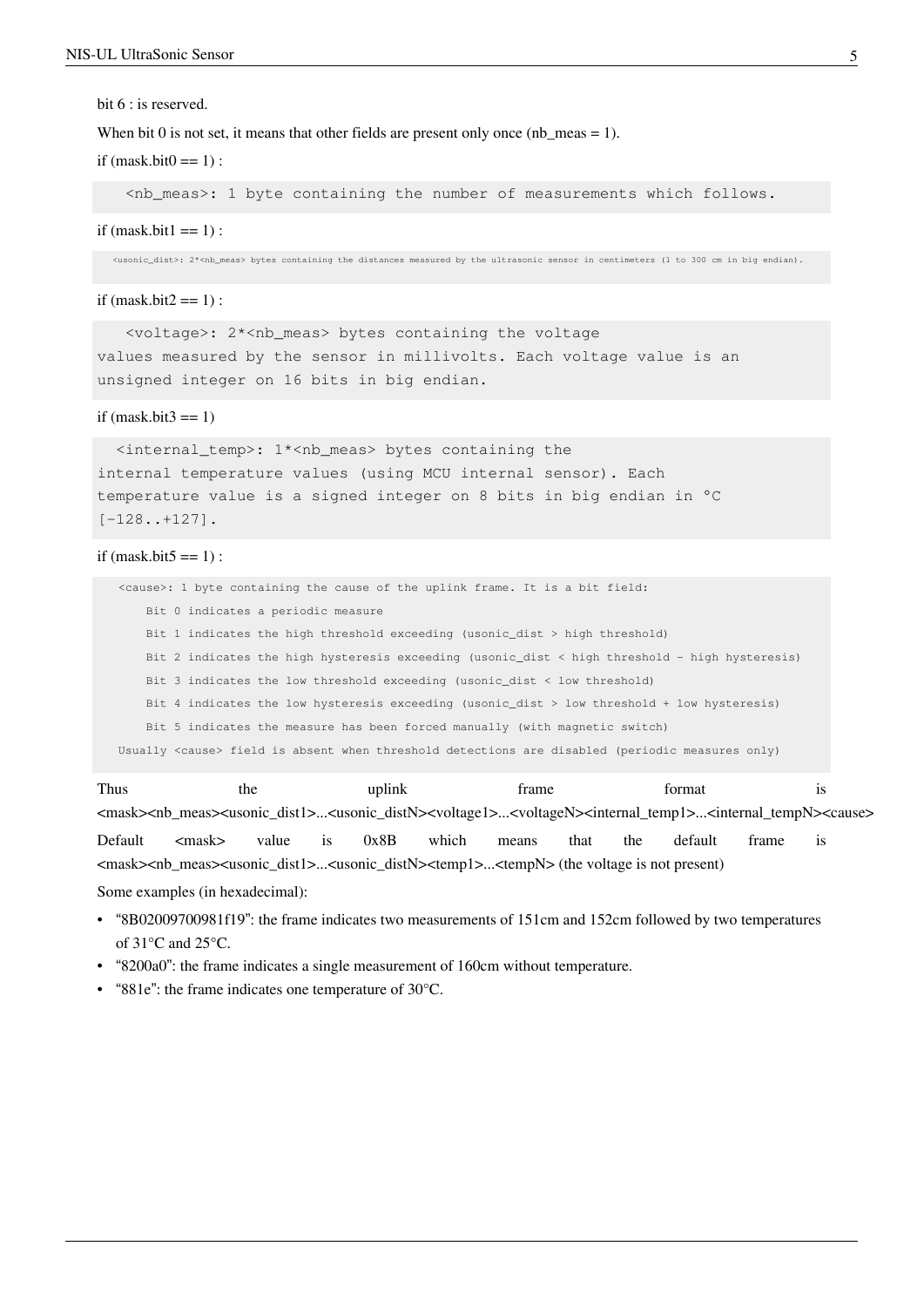## **Downlink Frame format**

**Note :** Frame format of sensors delivered before 1st of November 2017 can be found [here](http://wiki.nemeus.fr/index.php?title=NIS-UL_UltraSonic_Sensor_-_Frame_Format_v0.x) The sensor configuration contains the following fields:

```
 <up_frame_mask>: the mask identifying the different fields 
present in uplink frames (possible values are described in "Uplink data
 Frame format" section)
   \langlenb meas for tx>: the number of measures required to trigger a
 transmission (possible values are [1..8]
    <meas_period>: the period of the measures in 
<perdiod_unit> seconds(possible values are [600..65535]
    <period_unit>: the unit of <meas_period> in seconds, the
 resulting period is <meas_perios>*<period_unit> seconds
    <mode>: bit field enabling/disabling the measures (threshold 
detections and periodic measures)
    <subperiod>: subdivision of period for threshold detection, 
actual measurement period is 
(<meas_period>*<period_unit>)/<subperiod> seconds
    <high_threshold>: value of high threshold
    <high_hysteresis>: value of high hysteresis
    <low_threshold>: value of low threshold
    <low_hysteresis>: value of low hysteresis
```
It is possible to change the sensor configuration using the Nemeus downlink protocol. The downlink frame must be sent on the LoRaWAN port 8.

The downlink frame has the following format:

<cmd>: 1 byte containing WRITE\_CFG\_CMD=0x02

<mask>: bit field on 1 byte indicating the presence of other fields. Most significant bit (bit7) is always to 1 because the mask is never extended on next byte.

Bit0 indicates the presence of <up\_frame\_mask> field

Bit1 indicates the presence of <nb\_meas\_for\_tx> field

Bit2 indicates the presence of <meas\_period> and <period\_unit> fields

Bit3 indicates the presence of  $\langle$  mode> and  $\langle$  subperiod> fields

Bit4 indicates the presence of  $\langle$ high\_threshold> and  $\langle$ high\_hysteresis> fields

Bit5 indicates the presence of <low\_threshold> and <low\_hysteresis> fields

Bit6 is reserved

Bit7 is reserved

If  $(mask.bit0 == 1)$ :

<up\_frame\_mask>: 1 byte containing the uplink frame mask

If (mask.bit $1 == 1$ ):

<nb\_meas\_for\_tx>: 1 byte containing the number of measurements required to trigger a transmission

If (mask.bit $2 == 1$ ):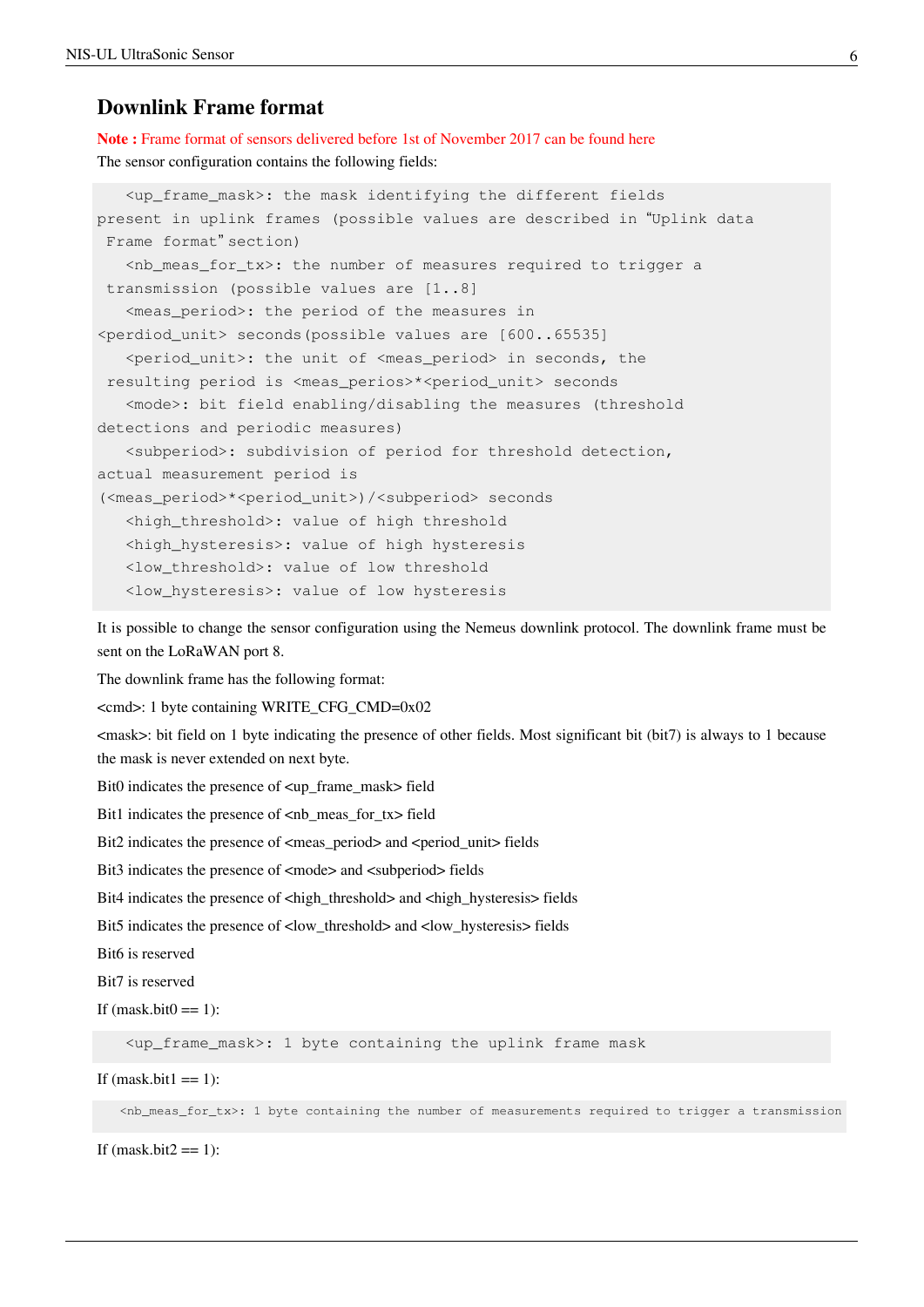<meas\_period>: 2 bytes in little endian (LSB first) containing the period of measurements in <period\_unit> seconds <period\_unit>: 1 byte containing the unit of <meas\_period> in seconds (default value is 1 second)

#### If  $(mask.bit3 == 1)$ :

 <mode>: 1 byte encoded as follows: bit0: enable(1)/disable(0) high threshold detection bit1: enable(1)/disable(0) high hysteresis detection (when leaving high threshold state) bit2: enable(1)/disable(0) low threshold detection bit3: enable(1)/disable(0) low hysteresis detection (when leaving low threshold state) bit4: enable(1)/disable(0) periodic measurements bit5: reserved bit6: reserved bit7: reserved <subperiod>: 2 bytes in little endian containing the period subdivision

#### If (mask.bit $4 == 1$ ):

 <high\_threshold>: unsigned integer on 2 bytes in little endian containing the high threshold in cm [20..299] <high\_hysteresis>: unsigned integer on 1 byte containing the hysteresis when leaving high threshold state in cm [1..255]

#### If  $(mask.bit5 == 1)$ :

 <low\_threshold>: unsigned integer on 2 bytes in little endian containing the low threshold in cm [21..300] <low\_hysteresis>: unsigned integer on 1 byte containing the hysteresis when leaving low threshold state in cm [1..255]

Thus the downlink frame format is <cmd><mask><up\_frame\_mask><nb\_meas\_for\_tx><meas\_period><period\_unit><mode><subperiod><high\_threshold><high\_hysteresity <low\_hysteresis>.

### Some examples in hexadecimal:

 "028182": set the <up\_frame\_mask> to 0x82 => the next uplink frames will include the <usonic\_dist> field only "028E04605401100100": set <nb\_meas\_for\_tx> to 4, <meas\_period> to 21600\*<period\_unit> seconds, <period\_unit> to 1 second and enable periodic measurements only with subperiod to  $1 \Rightarrow$  one measurement every 6 hours and one transmission every 4 measures (every day). Each uplink frame will include 4 measurements

## **Power consumption**

Power consumption calculator based on the number of measurements and transmissions.

START\_WIDGETca62056d70fafbd8-0END\_WIDGET